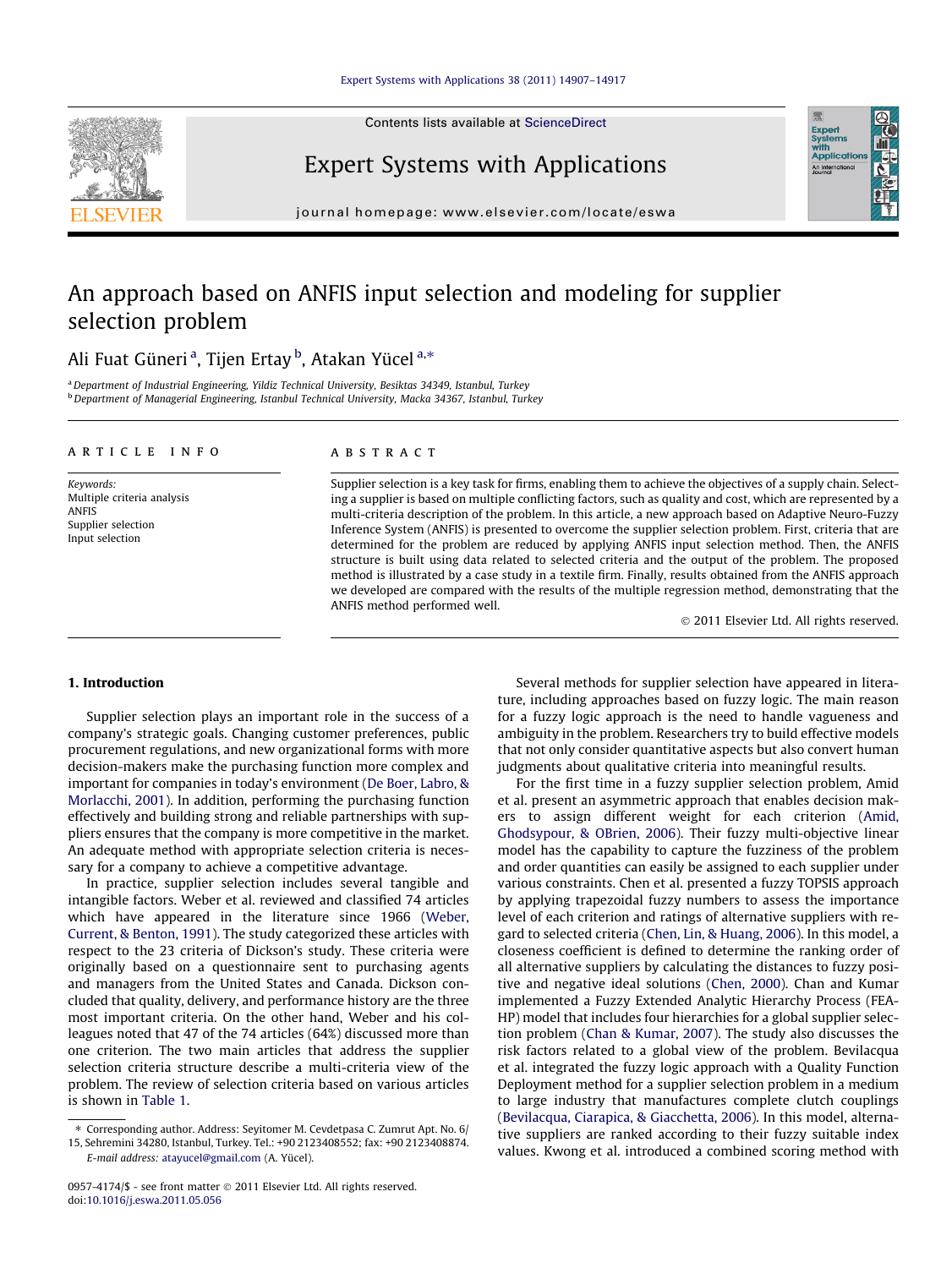<span id="page-1-0"></span>

| iank |  |
|------|--|
|------|--|

Supplier selection criteria research.

| Selection criteria                   | A | B | C | D | E | F | G | H | I |  |
|--------------------------------------|---|---|---|---|---|---|---|---|---|--|
| After sales service                  | X |   | X |   |   |   | X |   |   |  |
| Amount of past business              | X |   | X | X |   |   |   |   |   |  |
| Attitude                             | X |   |   |   |   |   |   |   |   |  |
| Communication system                 | X |   | X |   |   |   |   |   |   |  |
| Conflict resolution                  |   |   |   |   | X |   |   |   |   |  |
| Delivery                             | X | X | X |   |   | X | X | X |   |  |
| Desire for business                  | X |   |   |   |   |   |   |   |   |  |
| Ease of communication                |   | X |   | X |   |   |   | X |   |  |
| Economy                              |   |   |   | X |   |   |   |   |   |  |
| Financial position                   | X | X | X | X | X | X |   |   | X |  |
| Flexibility and response to changes  |   | X |   | X |   | X |   | X | X |  |
| Geographical location                | X |   |   | X |   |   |   |   |   |  |
| Impression and skill                 | X |   |   |   |   |   |   |   | X |  |
| Labor relations record               | X |   |   |   |   |   |   |   |   |  |
| Management and organization          | X |   |   |   |   | X |   |   | X |  |
| Operating controls                   | X |   |   |   |   |   |   |   |   |  |
| Packaging ability                    | X |   |   |   |   |   |   |   |   |  |
| Performance history                  | X |   |   | X |   |   |   |   |   |  |
| Political stability                  |   |   |   | X |   |   |   |   |   |  |
| Price                                | X | X |   | X |   |   | X | X |   |  |
| Procedural compliance and discipline | X |   |   |   |   | X |   |   |   |  |
| Production facilities and capacity   | X | X | X | X |   | X | X |   | X |  |
| Quality                              | X | X | X | X | X | X |   | X | X |  |
| Reciprocal arrangements              | X |   | X |   |   |   |   |   |   |  |
| Relationship closeness               |   | X |   |   | X |   |   |   |   |  |
| Reputation and position in industry  | X | X |   |   |   |   |   |   |   |  |
| Technical capability and technology  | X | X | X | X | X | X | X |   | X |  |
| Terrorism                            |   |   |   | X |   |   |   |   |   |  |
| Training aids                        | X |   |   |   |   |   |   |   |   |  |
| Warranties and claim policies        | X |   |   |   |   |   | X |   |   |  |

A. [Dickson \(1966\)](#page--1-0); B. [Lee \(2009\);](#page--1-0) C. [Haq and Kannan \(2006\);](#page--1-0) D. [Chan and Kumar](#page--1-0) [\(2007\);](#page--1-0) E. [Chen et al. \(2006\)](#page--1-0); F. [Liu and Hai \(2005\);](#page--1-0) G. [Xia and Wu \(2007\);](#page--1-0) H. [Ghodsypour and O'Brien \(1998\)](#page--1-0); I. [Yahya and Kingsman \(1999\).](#page--1-0)

a fuzzy expert systems approach to perform supplier assessment ([Kwong, Ip, & Chan, 2002\)](#page--1-0). In the case study, existing supplier assessment forms are used to assign the score of each individual supplier. Then obtained scores are used as inputs to build fuzzy if-then rules. Finally, the designed fuzzy expert system is implemented in the C programming language. In another study, Carrea and Mayorga applied a Fuzzy Inference System (FIS) approach to a supplier selection problem for new product development ([Carrera & Mayorga, 2008\)](#page--1-0). Their model includes 16 variables categorized in four groups and each group has an individual output. MATLAB FIS Editor is used to define rules and solve the problem. The proposed FIS system uses Gaussian and Bell membership functions to define the shape of both input and output variables. Ohdar et al. and Famuyiwa et al. also applied a Fuzzy Inference System approach to the supplier selection problem using the MATLAB FIS editor [\(Famuyiwa, Monplaisir, & Nepal, 2008;](#page--1-0) Ohdar & Ray, 2004). The main point of the Fuzzy Inference System approach is to determine fuzzy if-then rules from experts' opinions. ANFIS, unlike FIS, automatically produces adequate rules with respect to input and output data, and takes advantage of the learning capability of neural networks.

Many researchers and academicians concentrate on a fuzzy logic approach for the supplier selection problem, but not much attention is given to fuzzy logic with neural networks. Nassimbeni and Battain applied the ANFIS approach to evaluate the contribution that suppliers have on product development ([Nassimbeni &](#page--1-0) [Battain, 2003\)](#page--1-0). The three inputs of model are product concept and functional design, product structural design and engineering, and process design and engineering. These inputs are used to evaluate suppliers and the sum of the weighted score of experts' ratings corresponding to 15 selected criteria taken as output for the model. The data for 12 suppliers were used to instruct the

neuro-fuzzy system, and data from the other four was used to test the results. In this article, output depends on subjective judgment of experts and focuses on supplier evaluation in a New Product Development (NPD) environment. We also discuss the topic of selecting a membership function type.

There have been no prior applications of the neuro-fuzzy approach to the supplier selection problem and with respect to this fact a new model based on ANFIS is developed. For the first time in a supplier selection problem, ANFIS is used for both selection of criteria and developing the model of the problem. The model output is defined to be the share of each supplier's sales. We also discuss selection of the number and type of membership functions. After the construction of the database, the model has two main stages: ANFIS input selection is executed first, and then the ANFIS model is built with respect to the related input/output data pattern.

The paper is organized as follows: the next section introduces the basics of ANFIS. Section [3](#page--1-0) includes a literature review of ANFIS. In Section [4](#page--1-0), we present the algorithm for the model we developed. Section [5](#page--1-0) includes a case study of the model. Finally, we present our conclusions in the last section.

### 2. Adaptive Neuro-Fuzzy Inference System (ANFIS)

Jang first introduced the ANFIS method by embedding the Fuzzy Inference System (FIS) into the framework of adaptive networks ([Jang, 1993\)](#page--1-0). An adaptive network is a network structure consisting of a number of nodes connected through directional links. The outputs of these adaptive nodes depend on modifiable parameters pertaining to these nodes. The learning rule specifies how these parameters should be updated to minimize error. On the other hand, FIS is a framework based on fuzzy set theory and fuzzy ifthen rules. The structure of FIS has three main components: a rule base, a database, and a reasoning mechanism. The rule base contains fuzzy if-then rules. For example, one rule might be ''if price is low, then supplier's rating is high,'' where low and high are linguistic variables. The database defines the membership functions applied in fuzzy rules and the reasoning mechanism performs the inference procedure [\(Jang, Sun, & Mizutani, 1997](#page--1-0)).

Assume that the FIS has two inputs,  $x$  and  $y$ , and one output,  $z$ . In addition, the rule base of the FIS contains two fuzzy if-then rules, similar to the rule types described by [Takagi and Sugeno \(1983\)](#page--1-0):

Rule 1: If X is  $A_1$  and Y is  $B_1$  then  $f_1 = p_1x + q_1y + r_1$ . Rule 2: If X is  $A_2$  and Y is  $B_2$  then  $f_2 = p_2x + q_2y + r_2$ .

When  $f(x,y)$  is a first-order polynomial as shown above, then the model is called a first-order Sugeno fuzzy model.

ANFIS architecture is shown in [Fig. 1](#page--1-0) where each node within the same layer performs functions of the same type. If a node's parameter set is not empty, then its node function depends on the parameter values; a square is used to represent this kind of adaptive node. On the other hand, if a node has an empty parameter set, then its function is fixed; a circle is used to denote this type of fixed node. The architecture is composed of five layers:

Layer 1: Every node i in this layer is a square node with a node function.

$$
O_i^1 = \mu_{A_i}(x) \tag{1}
$$

where x is the input to node *i*,  $A_i$  is the linguistic label, and  $O_i^1$  is the membership function of  $A_i$ . Parameters in this layer are defined as premise parameters.

Layer 2: Circle nodes in this layer multiply the incoming signals and send the product out. This represents the firing strength of a rule.

$$
\omega_i = \mu_{A_i}(x) \times \mu_{B_i}(y), \quad i = 1, 2 \tag{2}
$$